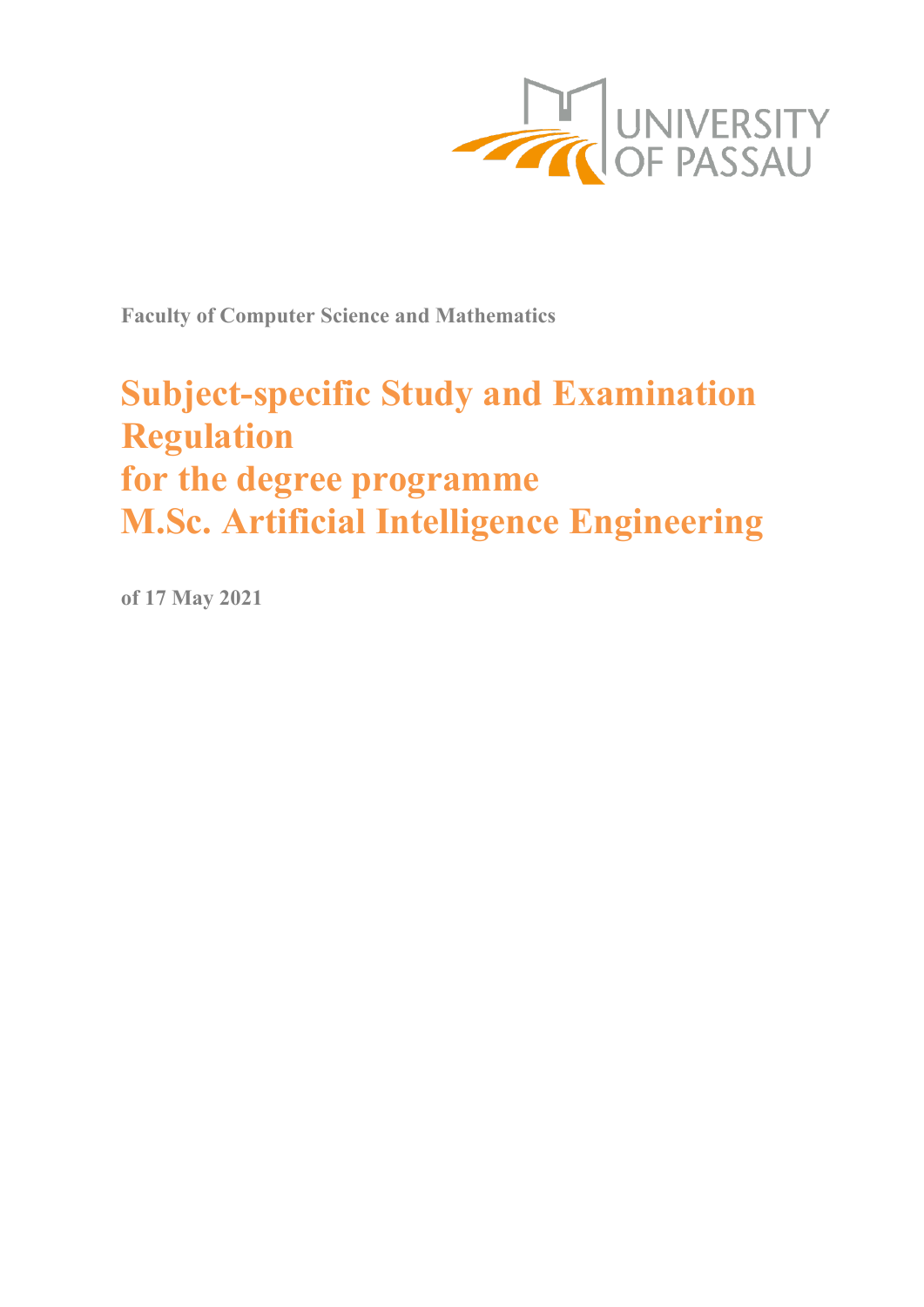**This English version is only intended to aid your understanding and does not have legal force. Only the German text, as published in the official law gazette, is legally binding. In the event of discrepancies between the English and German wording, the German wording shall prevail.**

# **Subject-specific Study and Examination Regulation for the degree programme M.Sc. Artificial Intelligence Engineering leading to the award of a Master of Science degree**

#### **at the University of Passau**

#### **of 17 May 2021**

On the basis of Art. 13(1) sentence 2 in conjunction with Art. 43(5) sentence 2, Art. 58(1) sentence 1 and Art. 61(2) sentence 1 of *Bayerisches Hochschulgesetz* (BayHSchG; Bavarian higher education act), the University of Passau lays down the following statute:

#### **Table of contents**

- 
- § 1 Scope<br>§ 2 Subjec
- § 2 Subject of study and aim of the degree programme<br>§ 3 Entry qualifications (subject component computer se Entry qualifications (subject component computer science/mathematics)
- § 4 Contents of the programme and module groups<br>§ 5 Forms of assessment
- 
- § 5 Forms of assessment<br>§ 6 Master's examination Master's examination (required compulsory and elective modules); examination deadlines
- § 7 Effective date, superseded regulation and transitional provisions

### **§ 1 Scope**

1This subject-specific study and examination regulation (FStuPO, *Fachstudien- und prüfungsordnung*) supplements the general study and examination regulation (AStuPO, *Allgemeine Studien- und Prüfungsordnung*) for the master's degree programmes of the Faculty of Computer Science and Mathematics of the University of Passau, as amended. 2Where a provision of the present statute is inconsistent with the provisions of the AStuPO, the regulation set forth in the AStuPO shall take precedence.

#### **§ 2 Subject of study and aim of the degree programme**

(1) The consecutive degree programme in Artificial Intelligence Engineering, which leads to the degree of Master of Science, is offered by the Faculty of Computer Science and Mathematics at the University of Passau.

 $(2)$  1Artificial intelligence is a subject area at the interface between computer science and mathematics with an enormous potential for the future and an impact on all areas of economic and social life. 2The development of AI-based systems is an important part of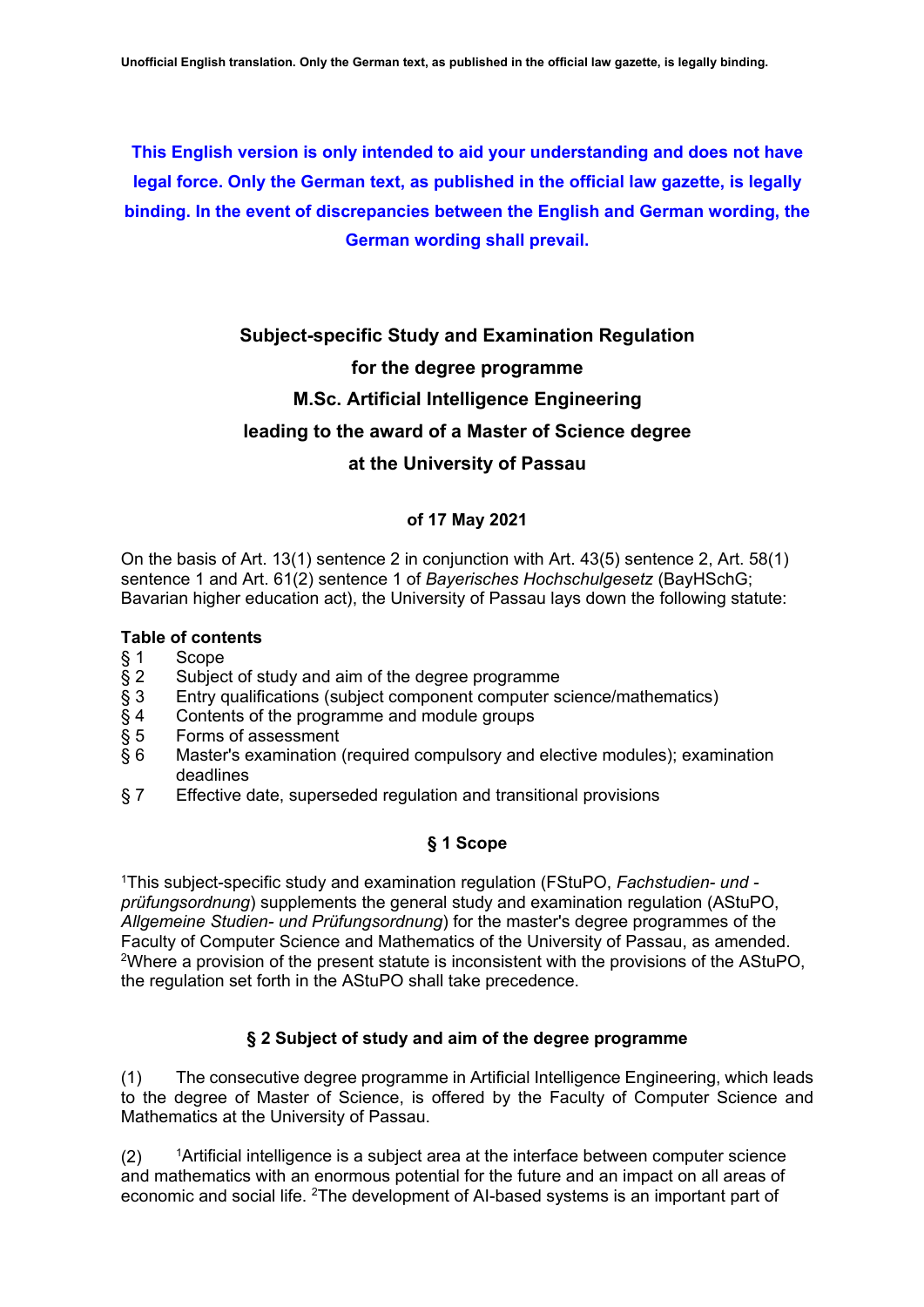realising this potential. 3AI-based systems comprise computer-aided systems that make decisions automatically on the basis of uncertain or incomplete information or information that is difficult to formulate, or assist users in making such decisions. 4Examples include automated processing of natural language, software for autonomous driving and support for making decisions based on data analysis. 5New methods of machine learning, highperformance hardware and the availability of large data volumes are responsible for the rapid development of artificial intelligence. <sup>6</sup>Mathematical-algorithmical inference techniques at symbolic or sub-symbolic level, parameterisation of mechanical learning techniques and sophisticated optimisation procedures and mathematical modelling techniques form the core of AI-based systems – mathematics and theoretical computer science provide the bases for understanding and developing core AI techniques. <sup>7</sup>Like software engineering in conventional computer science, new AI engineering techniques are being developed which, based on the fundamental mathematical-algorithmical characteristics of AI methods, take account of the security, reliability, reproducibility and robustness of overall systems in real-world application. 8This includes, among other things, structured development processes and methods, such as verification and testing options, but also data engineering and operationalisation of AI-based systems (e.g. ML Ops and Model Ops, similar to Dev Ops). 9In the 'Artificial Intelligence Engineering' master's programme, students acquire technical knowledge, skills and methods which enable them to carry out independent academic work in the area of artificial intelligence and introduce them to current research issues, both in artificial intelligence in general and in the development and use of AI-based systems. 1 0Graduates from the programme are familiar with theories, models, algorithms and methods for the design and development of AI-based systems. <sup>11</sup>They are able to integrate artificial intelligence into existing real-world systems (e.g. autonomous vehicles, media systems, industrial plants, dialogue systems) and to develop systems of this sort. <sup>12</sup>They are familiar with robust procedural models and operationalisation options for AI-based systems (e.g. data holding systems, AI infrastructures, distributed AI systems).  $13$ They have the skills and abilities to evaluate such systems and to assess properties such as traceability, explicability and transparency.<sup>1</sup> 4This is complemented by knowledge of potential legal, ethical, social and economic background conditions for the use of AI-based systems and the capacity to reflect on the social impact of AI. <sup>15</sup>Graduates are able to communicate competently with users and professionals regarding problems and approaches, and present the results of their work. 1 <sup>6</sup>They are able to work independently and take on demanding tasks in industry, administration and science and to hold managerial positions and contribute to research in the development of artificial intelligence.

(3) Teaching shall take place in English.

#### **§ 3 Entry qualifications (subject component computer science/mathematics)**

1A first degree pursuant to § 4(1) sentence 1 no. 1 of the General Study and Examination Regulation (AStuPO) must include a subject component of computer science and/or mathematics accounting for at least 120 ECTS credits. 2The computer science component must account for at least 40 ECTS credits. 3The mathematics component including the subject of theoretical computer science must account for at least 35 ECTS credits

#### **§ 4 Contents of the degree programme and module groups**

 $(1)$  1The programme is broken down into compulsory areas, elective areas and the master's thesis. <sup>2</sup>The elective area consists of six module groups. <sup>3</sup>If, when submitting the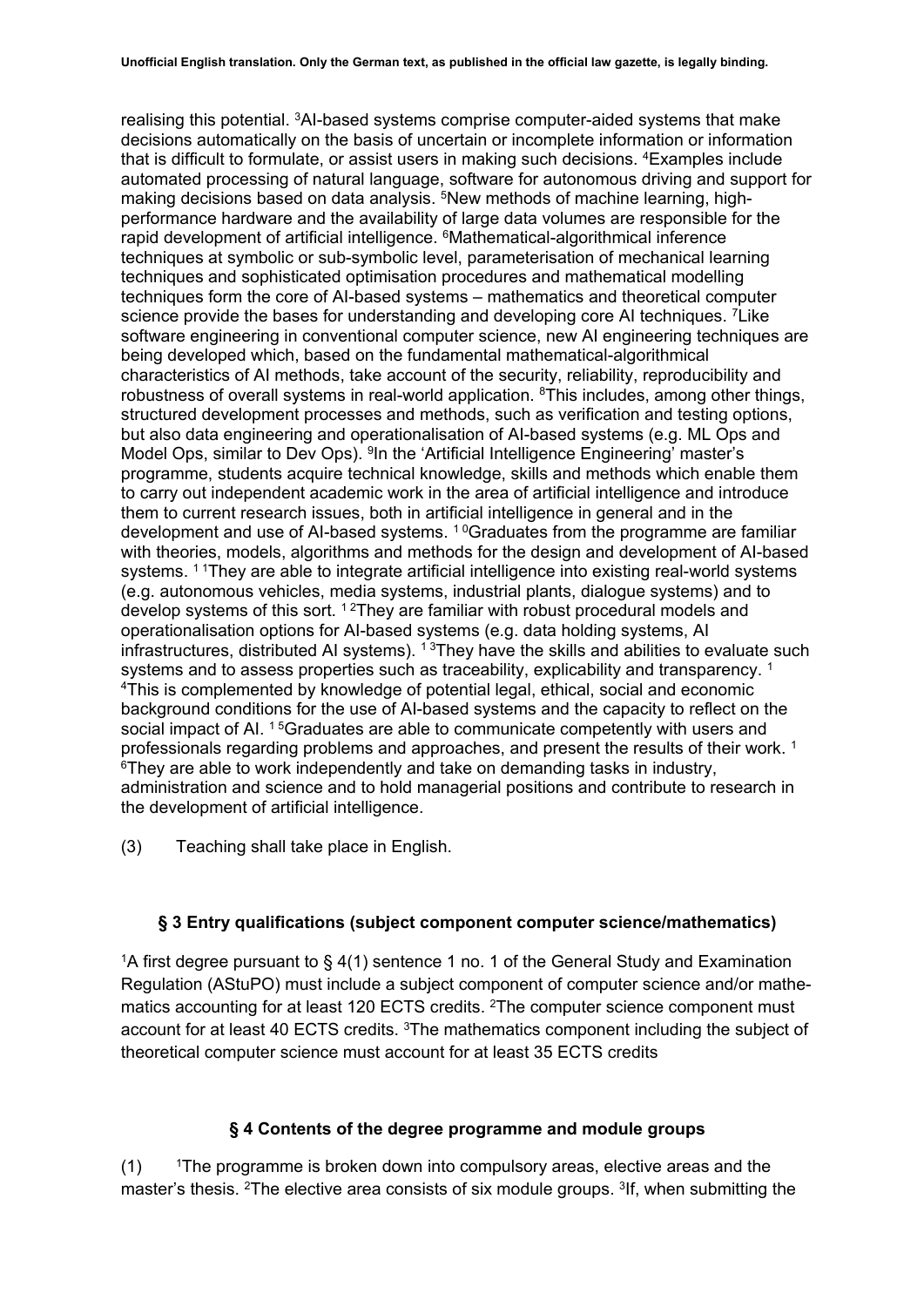application pursuant to § 24(1) sentence 1 AStuPO, more modules were completed than required to earn a total of 120 ECTS credits, the student shall indicate which of the modules are to be included in the final grade.

| Module                                                                       | <b>ECTS</b><br>credits | hrs/wk         | Learning outcome                                                                                                                                                                                                                                                   | Assessments                                                                                                                                                                                                                                                              |
|------------------------------------------------------------------------------|------------------------|----------------|--------------------------------------------------------------------------------------------------------------------------------------------------------------------------------------------------------------------------------------------------------------------|--------------------------------------------------------------------------------------------------------------------------------------------------------------------------------------------------------------------------------------------------------------------------|
| Seminar on<br>AI<br>Engineering                                              | 5                      | $\overline{2}$ | Independent<br>familiarisation with a<br>topic, written discussion,<br>oral expression and<br>presentation skills in<br>relation to a specialist<br>topic.                                                                                                         | Written assignment<br>(maximum of 10 pages)<br>and its presentation<br>(approx. $20$ to $60$<br>minutes); the exact<br>examination duration<br>shall be published on<br>the noticeboards and<br>on the faculty website<br>at the start of the<br>semester at the latest. |
| Presentation<br>of the<br>master's<br>thesis                                 | 3                      |                | Capacity of the student to<br>summarise the results of<br>the master's thesis briefly<br>and comprehensibly and<br>to defend it in a technical<br>discussion.                                                                                                      | Oral exam (approx. 20<br>minutes or approx. 45<br>minutes); the exact<br>duration of the<br>examination shall be<br>announced beforehand<br>by the examiner                                                                                                              |
| 'Introduction<br>to Al<br>Engineering'<br>lecture with<br>exercise<br>course | 5                      | 3              | Knowledge of basic<br>concepts of artificial<br>intelligence and software<br>engineering,<br>interrelationships and<br>distinctions between the<br>individual sub-areas and<br>acquisition of basic formal<br>methodological skills in<br>artificial intelligence. | Written exam (60 to<br>120 minutes) or oral<br>exam (approx. 15 to 30<br>minutes); the exact<br>duration of the<br>examination shall be<br>announced beforehand<br>by the examiner.                                                                                      |

 $(2)$  <sup>1</sup>The compulsory area consists of the following modules:

<sup>2</sup>Registration for the module 'Presentation of the master's thesis' requires the master's thesis to have been submitted in accordance with § 21(7) AStuPO.

- (3) The following module groups are available in the elective area:
	- **1.** 'Algorithm Engineering and Mathematical Modelling' module group

<sup>1</sup>This module deals with deterministic and stochastic algorithms and how they are implemented, evaluated and optimised, as well as modelling and complexity analysis of discrete and continuous problems using mathematical methods. <sup>2</sup>In addition, the basic principles of mathematical logic, stochastics, functional analysis and discrete mathematics are taught to allow a deeper algorithmicmathematical understanding of AI-based systems. 3Modules in this module group have forms of examination according to § 5(1) sentence 1 nos. 1–4.

**2.** 'Artificial Intelligence Methods' module group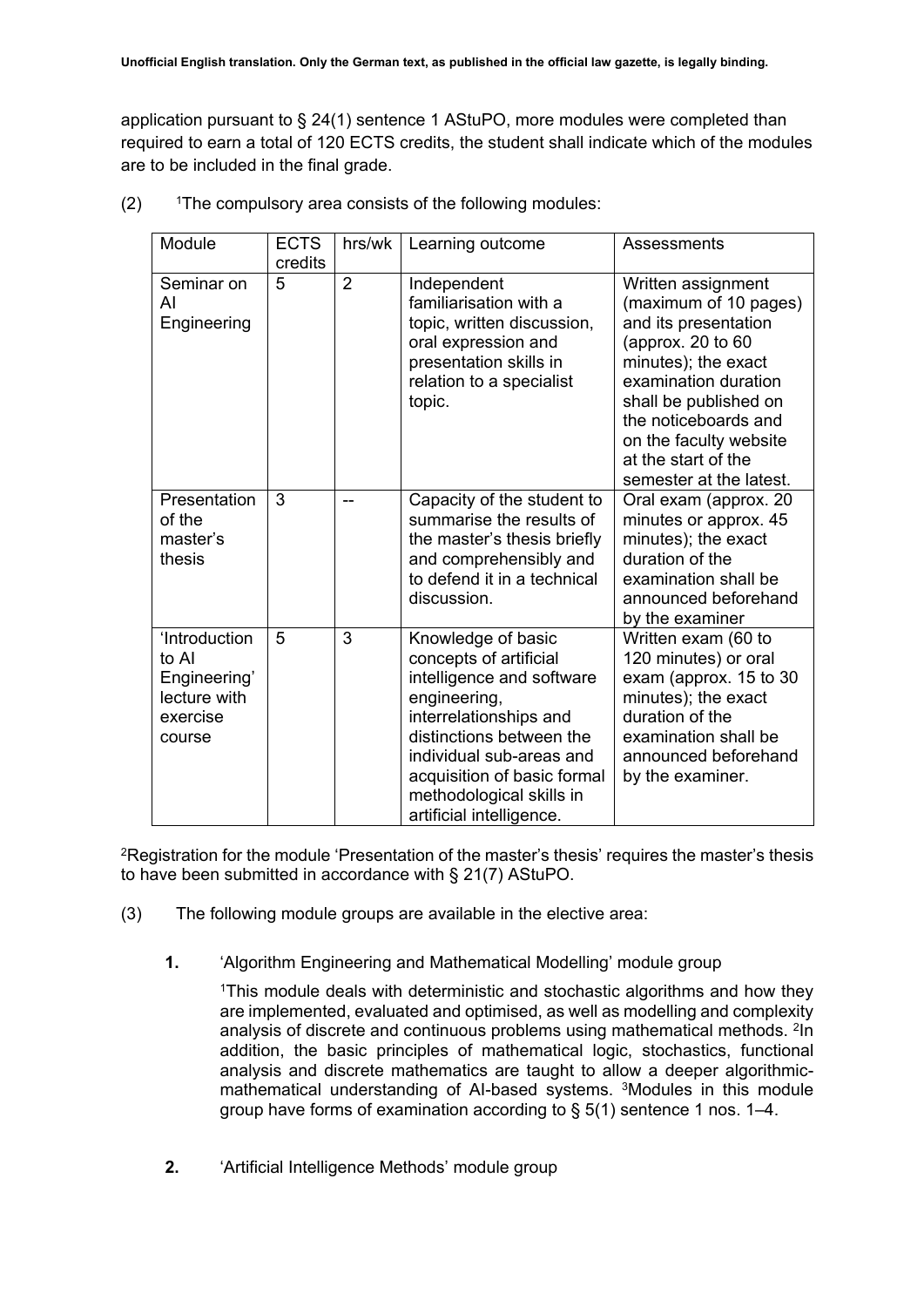1Methods and algorithms of symbolic and sub-symbolic artificial intelligence and machine learning are examined here (e.g. machine learning, reinforcement learning, representation of knowledge and deduction systems). <sup>2</sup>In addition, the module group teaches the underlying theories of learning systems and the application of algorithmical and mathematical principles for realisation of artificial intelligence. 3Modules in this module group have forms of examination according to  $\S$  5(1) sentence 1 nos. 1–5.

**3.** 'Artificial Intelligence Systems Engineering' module group

1Methods and structured procedural models for the development of AI-based systems are examined. 2This includes in particular test and evaluation strategies (e.g. generative adversarial testing and simulation), data and knowledge modelling methods, methods and systems for operationalisation of AI-based systems and evaluation and consideration of factors such as security, traceability, reliability, explicability and transparency. <sup>3</sup>Modules in this module group have forms of examination according to  $\S$  5(1) sentence 1 nos.  $1 - 5$ .

**4.** 'Artificial Intelligence Applications' module group

1Various areas of application and application opportunities for artificial intelligence are examined, such as language, text and media analysis, operating information systems and energy informatics. 2The specific characteristics of the areas of application and their impact on the selection of AI methods and development of AI-based systems are addressed. 3Modules in this module group have forms of examination according to  $\S$  5(1) sentence 1 nos. 1–6.

**5.** 'Cross-Cutting Concerns' module group

1Knowledge of potential legal, ethical, social and economic background conditions for the use of AI-based systems and the capacity to reflect on the social impact of AI are covered here. <sup>2</sup>In addition, this module group covers non-subject-specific areas, such as language and writing training, soft skills and internships to support subject-specific study and prepare for professional work. 3Modules in this module group have forms of examination according to § 5(1) sentence 1 nos. 16.

**6.** 'Research Seminar' module group

1Students learn to familiarise themselves independently with a current research area in the field of AI engineering, prepare it for presentation and deliver the presentation. 2Detailed knowledge of academic work in the subject area of artificial intelligence is taught and students are prepared for further research work. 3Modules in this module group have forms of examination according to  $\S$  5(1) sentence 1 no. 6.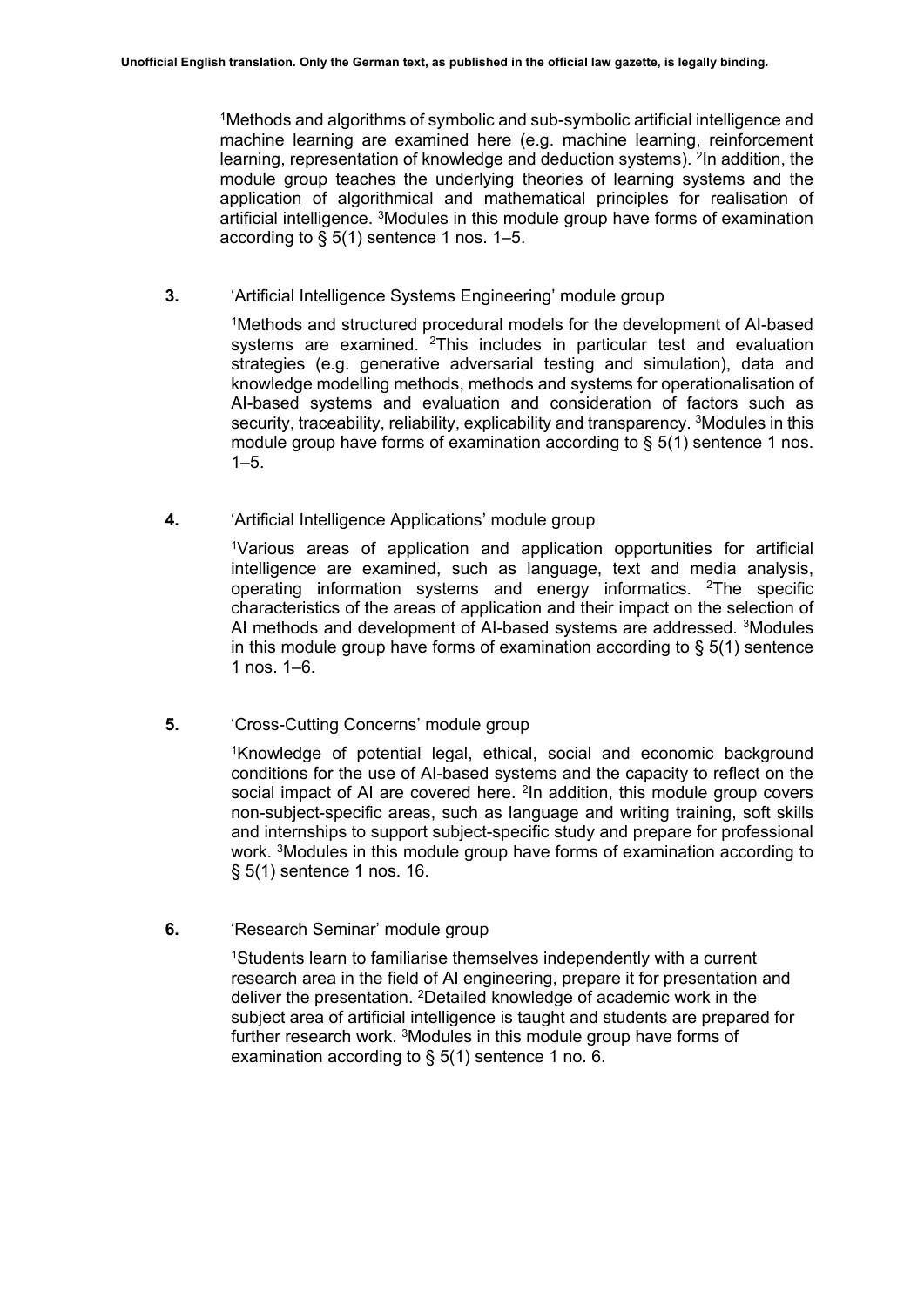## **§ 5 Forms of assessment**

 $(1)$  <sup>1</sup>As a rule, modules have one of the following forms of assessment:

|                | Module                                              | <b>ECTS</b> | Assessments                                                                                                                                                                                                                                                                                                                                                                                                                                                                                                                                                                                                                                                                                                                                                                                                                                                                                                                                                                                                                                                                                                                                                                                                                                                                                                                                                                                                                             |
|----------------|-----------------------------------------------------|-------------|-----------------------------------------------------------------------------------------------------------------------------------------------------------------------------------------------------------------------------------------------------------------------------------------------------------------------------------------------------------------------------------------------------------------------------------------------------------------------------------------------------------------------------------------------------------------------------------------------------------------------------------------------------------------------------------------------------------------------------------------------------------------------------------------------------------------------------------------------------------------------------------------------------------------------------------------------------------------------------------------------------------------------------------------------------------------------------------------------------------------------------------------------------------------------------------------------------------------------------------------------------------------------------------------------------------------------------------------------------------------------------------------------------------------------------------------|
|                | type                                                | credits     |                                                                                                                                                                                                                                                                                                                                                                                                                                                                                                                                                                                                                                                                                                                                                                                                                                                                                                                                                                                                                                                                                                                                                                                                                                                                                                                                                                                                                                         |
| $\mathbf{1}$   | Lecture<br>with or<br>without<br>exercise<br>course | $5 - 9$     | Written exam (60 to 120 minutes);<br>or<br>Oral exam (between approx. 15 and approx. 30<br>minutes);<br>or<br>Presentation (approx. 20 minutes) and final report<br>(approx. 20 pages);<br>or<br>Presentation (approx. 30 minutes) and follow-up<br>oral exam (approx. 30 minutes);<br>or<br>Portfolio<br><sup>1</sup> Possible portfolio elements include:<br><b>Technical report</b><br>Documented source code for individual<br>modules<br>Live system demonstration<br>Creation of video demonstrations<br>Presentations on individual work<br>Final presentation<br><sup>2</sup> Completion of the portfolio assessments is<br>undertaken in parallel to teaching. <sup>3</sup> The allotted<br>time for individual components of the portfolio<br>assessment may not exceed 4 weeks. <sup>4</sup> The final<br>work shall be delivered no later than 4 weeks<br>after the end of lectures. <sup>5</sup> The scope of an<br>individual technical report shall not exceed 10<br>pages. <sup>6</sup> If the technical report consists of several<br>sub-reports, the scope of a sub-report shall be<br>approx. 5 pages. <sup>7</sup> The scope of an individual<br>presentation shall be approx. 10 minutes and it<br>shall be supported by appropriate media and<br>presentation formats. <sup>8</sup> The scope of the final<br>presentation shall be approx. 15 minutes and it<br>shall be supported by the use of suitable media |
| $\overline{2}$ | Lecture                                             | $5 - 9$     | and presentation formats.<br>Complete written documentation (10-15 pages)                                                                                                                                                                                                                                                                                                                                                                                                                                                                                                                                                                                                                                                                                                                                                                                                                                                                                                                                                                                                                                                                                                                                                                                                                                                                                                                                                               |
|                | with<br>exercise<br>course<br>and lab<br>course     |             | and presentation with discussion (approx. 30<br>minutes) on the selected task.<br>Portfolio<br><sup>1</sup> Possible portfolio elements include:<br><b>Technical report</b><br>Documented source code for individual<br>modules<br>Live system demonstration<br>Creation of video demonstrations<br>Presentations on individual work<br>Final presentation<br><sup>2</sup> Completion of the portfolio assessments is<br>undertaken in parallel to teaching. <sup>3</sup> The allotted                                                                                                                                                                                                                                                                                                                                                                                                                                                                                                                                                                                                                                                                                                                                                                                                                                                                                                                                                  |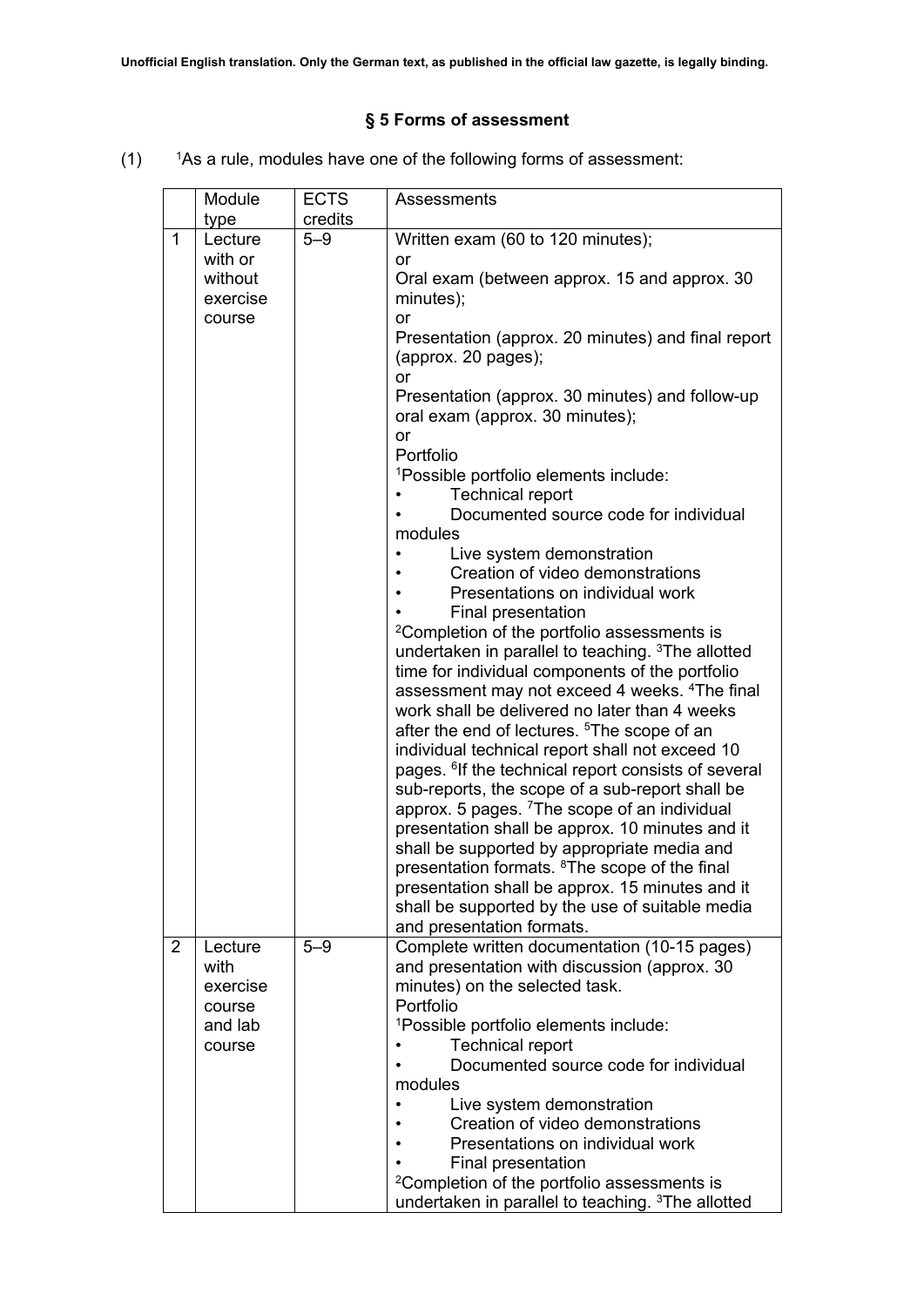|   |                            |         | time for individual components of the portfolio<br>assessment may not exceed 4 weeks. <sup>4</sup> The final<br>work shall be delivered no later than 4 weeks<br>after the end of lectures. <sup>5</sup> The scope of an<br>individual technical report shall not exceed 10<br>pages. <sup>6</sup> If the technical report consists of several<br>sub-reports, the scope of a sub-report shall be<br>approx. 5 pages. <sup>7</sup> The scope of an individual<br>presentation shall be approx. 10 minutes and it<br>shall be supported by appropriate media and<br>presentation formats. <sup>8</sup> The scope of the final                                                                                                                                                                                                                                                                                                                                                                       |
|---|----------------------------|---------|----------------------------------------------------------------------------------------------------------------------------------------------------------------------------------------------------------------------------------------------------------------------------------------------------------------------------------------------------------------------------------------------------------------------------------------------------------------------------------------------------------------------------------------------------------------------------------------------------------------------------------------------------------------------------------------------------------------------------------------------------------------------------------------------------------------------------------------------------------------------------------------------------------------------------------------------------------------------------------------------------|
|   |                            |         | presentation shall be approx. 15 minutes and it<br>shall be supported by the use of suitable media<br>and presentation formats.                                                                                                                                                                                                                                                                                                                                                                                                                                                                                                                                                                                                                                                                                                                                                                                                                                                                    |
| 3 | Lecture<br>with<br>seminar | $5 - 9$ | Final report (maximum of 20 pages) and<br>presentation (approx. 20 to 60 minutes) on the<br>project.                                                                                                                                                                                                                                                                                                                                                                                                                                                                                                                                                                                                                                                                                                                                                                                                                                                                                               |
| 4 | Exercise<br>course         | $5 - 9$ | Portfolio (reports, a talk lasting approx. 15<br>minutes, a final presentation lasting approx. 60<br>minutes) (attendance is compulsory for laboratory<br>work and talks held by fellow students);<br>or<br>Portfolio (practical work involving independent<br>development and demonstration of experiments)<br>(attendance is compulsory throughout)<br>or<br>Portfolio (source code, project report and                                                                                                                                                                                                                                                                                                                                                                                                                                                                                                                                                                                          |
|   |                            |         | presentation)                                                                                                                                                                                                                                                                                                                                                                                                                                                                                                                                                                                                                                                                                                                                                                                                                                                                                                                                                                                      |
| 5 | Lab<br>course              | $5 - 9$ | Written exam (180 minutes);<br>or<br>Oral exam (approx. 60 minutes)<br>or<br>Portfolio<br><sup>1</sup> Possible portfolio elements include:<br>Documented and functioning source code<br>for individual modules (both in the source code<br>and also as a working application)<br>Live system demonstration<br>Creation of video demonstrations<br>written exam component<br><b>Technical report</b><br>Presentation of the materials created<br>using suitable presentation techniques, e.g.<br><b>PowerPoint</b><br>Presentations on individual work<br>Ongoing, rolling technical sub-reports to<br>be compiled into a comprehensive document.<br>Final presentation<br><sup>2</sup> Completion of the portfolio assessments is<br>undertaken in parallel to teaching. <sup>3</sup> The allotted<br>time for individual components of the portfolio<br>assessment may not exceed 4 weeks. <sup>4</sup> The final<br>work shall be delivered no later than 4 weeks<br>after the end of lectures. |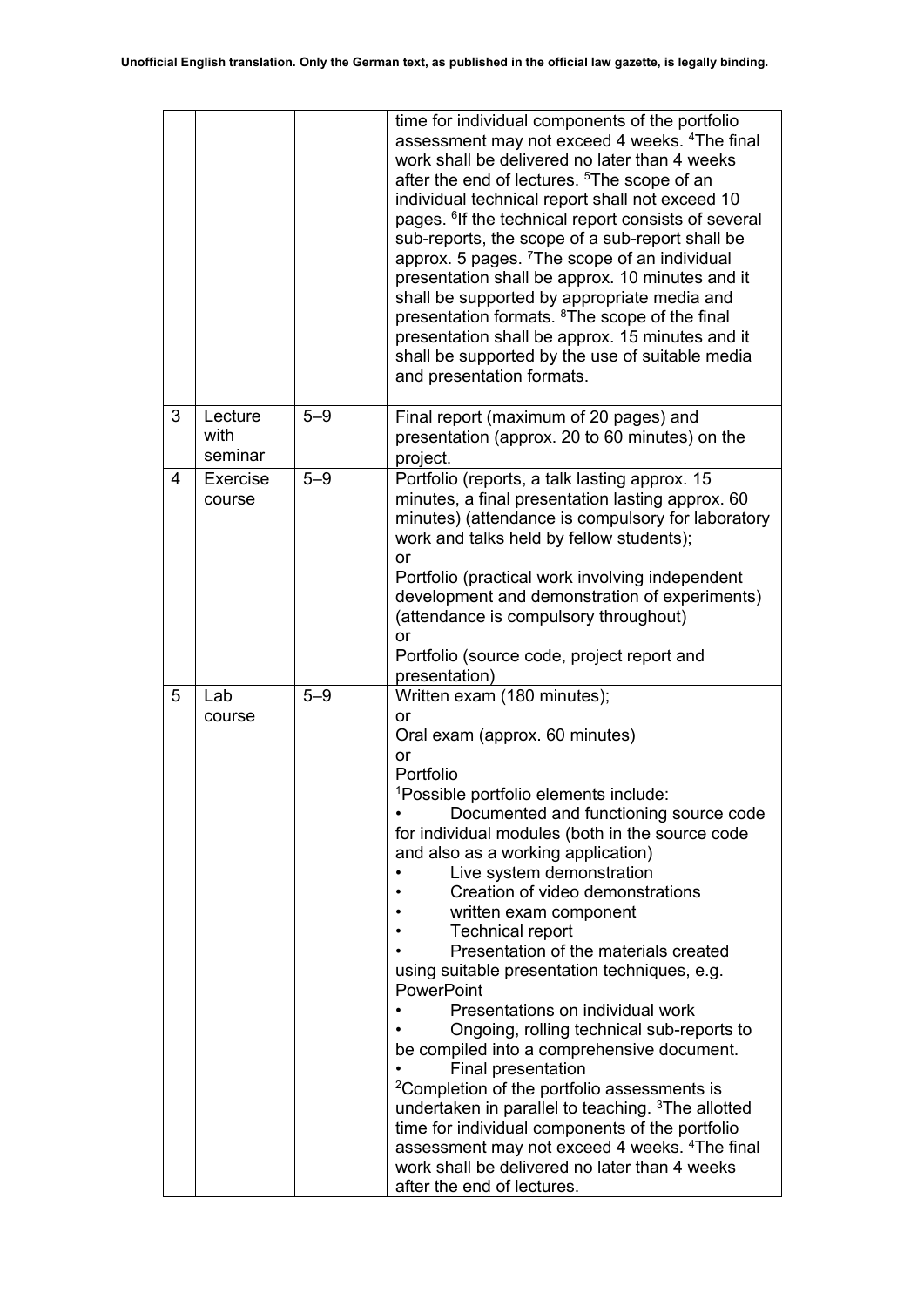| 6 | Seminar | 5 | Written assignment (maximum of 10 pages) and<br>its presentation (approx. 20 to 60 minutes). The<br>exact presentation duration shall be published on<br>the notice boards and on the faculty website at |
|---|---------|---|----------------------------------------------------------------------------------------------------------------------------------------------------------------------------------------------------------|
|   |         |   | the start of the semester at the latest.                                                                                                                                                                 |

2If there are several forms of assessment available for one type of course, the exact form of assessment shall be specified in the module catalogue. 3If the module catalogue specifies several alternative forms of assessment for a module, the exact form of assessment shall be published on the notice boards and on the faculty website at the start of the semester at the latest. 4Other course formats and forms of assessment and deviations from the course formats and forms of assessment outlined in § 4(2) may be specified for elective modules in the module catalogue for legitimate exceptions, following a decision of the Board of Examiners. 5The Board of Examiners shall ensure that portfolio assessments are restricted to a small number of essential modules and are not used for more than 5% of the modules offered.

(2) Course types usually involve the following ECTS credits per contact hour per week:

| Contact teaching hours per week for each type of course | <b>ECTS credits</b> |
|---------------------------------------------------------|---------------------|
| Lecture: 1 hour per week                                | $1 - 2$             |
| Exercise course: 1 hour per week                        | $1 - 2$             |
| Lab: 1 hour per week                                    | $1 - 2$             |
| Seminar: 1 hour per week                                | $1 - 3$             |

#### **§ 6 Master's examination (required compulsory and elective modules); examination deadlines**

(1) In order to pass the master's examination, in addition to the master's thesis the following compulsory and elective modules shall be completed pursuant to § 9(2) AStuPO, and a total of at least 120 ECTS credits obtained:

- 1. the modules included in the compulsory area pursuant to § 4(2),
- 2. in the module groups under § 4(3) no. 1 to 5, modules accounting for a total of at least 70 ECTS credits,
	- a) of those, in the module groups under § 4(3) no. 1 to 4 a total of at least 55 ECTS credits, of which at least 10 ECTS credits per module group shall be obtained for modules in each of the module groups under § 4(3) no. 2 to 4,
	- b) in the module groups under § 4(3) no. 5, modules accounting for a total of at least 5 ECTS credits,
- 3. in the module groups under § 4(3) no. 6, modules accounting for a total of up to 10 ECTS credits.

(2) The module examination for the module 'Introduction to AI Engineering' must be included among the assessments to be completed in accordance with § 9(3) sentences 1 and 2 AStuPO (§ 9(3) sentence 3 AStuPO).

#### **§ 7 Effective date**

This statute takes effect on 1 October 2021.